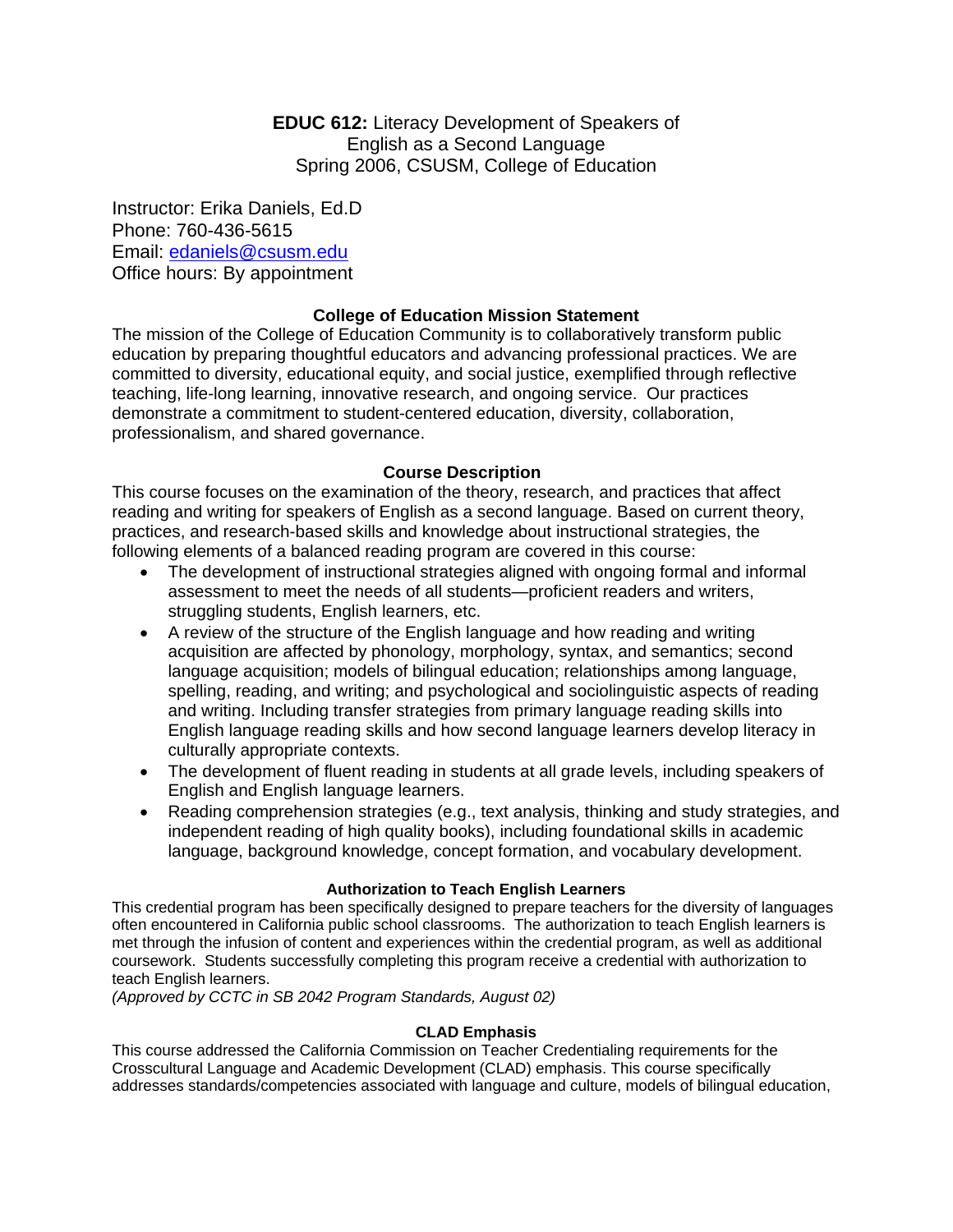and instructional strategies that support the oral language development, reading and writing of English language learners.

#### **Students with Disabilities Requiring Reasonable Accommodations**

Students must be approved for services by providing appropriate and recent documentation to the Office of Disable Student Services (DSS). This office is located in Craven Hall 5205, and can be contacted by phone at (760) 750-4905, or TTY (760) 750-4909. Students authorized by DSS to receive reasonable accommodations should meet with their instructor during office hours or, in order to ensure confidentiality, in a more private setting.

#### **CSUSM Academic Honesty Policy**

"Students will be expected to adhere to standards of academic honesty and integrity, as outlined in the Student Academic Honesty Policy. All written work and oral assignments must be original work. All ideas/materials that are borrowed from other sources must have appropriate references to the original sources. Any quoted material should give credit to the source and be punctuated with quotation marks.

Students are responsible for honest completion of their work including examinations. There will be no tolerance for infractions. If you believe there has been an infraction by someone in the class, please bring it to the instructor's attention. The instructor reserves the right to discipline any student for academic dishonesty in accordance with the general rules and regulations of the university. Disciplinary action may include the lowering of grades and/or the assignment of a failing grade for an exam, assignment, or the class as a whole."

#### **COE Attendance Policy**

Due to the dynamic and interactive nature of courses in the College of Education, all students are expected to attend all classes and participate actively. At a minimum, students must attend more than 80% of class time, or s/he may not receive a passing grade for the course at the discretion of the instructor. Individual instructors may adopt more stringent attendance requirements. Should the student have extenuating circumstances, s/he should contact the instructor as soon as possible. *(Adopted by the COE Governance Community, December, 1997).*

**For this class, if you miss more than two class sessions or are late or leave early by 15 minutes for more than three sessions, you cannot receive an A. If you miss more than three class sessions, you cannot receive a B. Late assignments will be penalized by a 5% deduction in points for each weekday late. After two weeks, late assignments will be given a zero. If you have extraordinary circumstances in your life which will impact your assignments, please let me know. I want you to be able to stay in school and succeed. If you have any questions or concerns, please feel free to speak with me about them.** 

## **COURSE REQUIREMENTS**

#### **Required Texts**

-Echevarria, J., & Graves, A. (2003). Sheltered Content Instruction: Teaching English-Language Learners with Diverse Abilities, 2nd Edition. Allyn and Bacon.

-Routman, R. (2003). Reading essentials: The specifics you need to teach reading well. Portsmouth, NH: Heinemann.

-Tovani, C. (2004). Do I really have to teach reading? Portland, ME: Stenhouse Publishers. Additional handouts to be given in class

#### **Grading Policy**

All students are expected to participate in class activities and demonstrate reflective learning. It is important that students are well prepared for course sessions by completing the readings and assignments scheduled before the class meeting. Unless otherwise negotiated with the instructor, all assignments are to be handed in on the due date. Assignments not handed in on due date will lose 10 %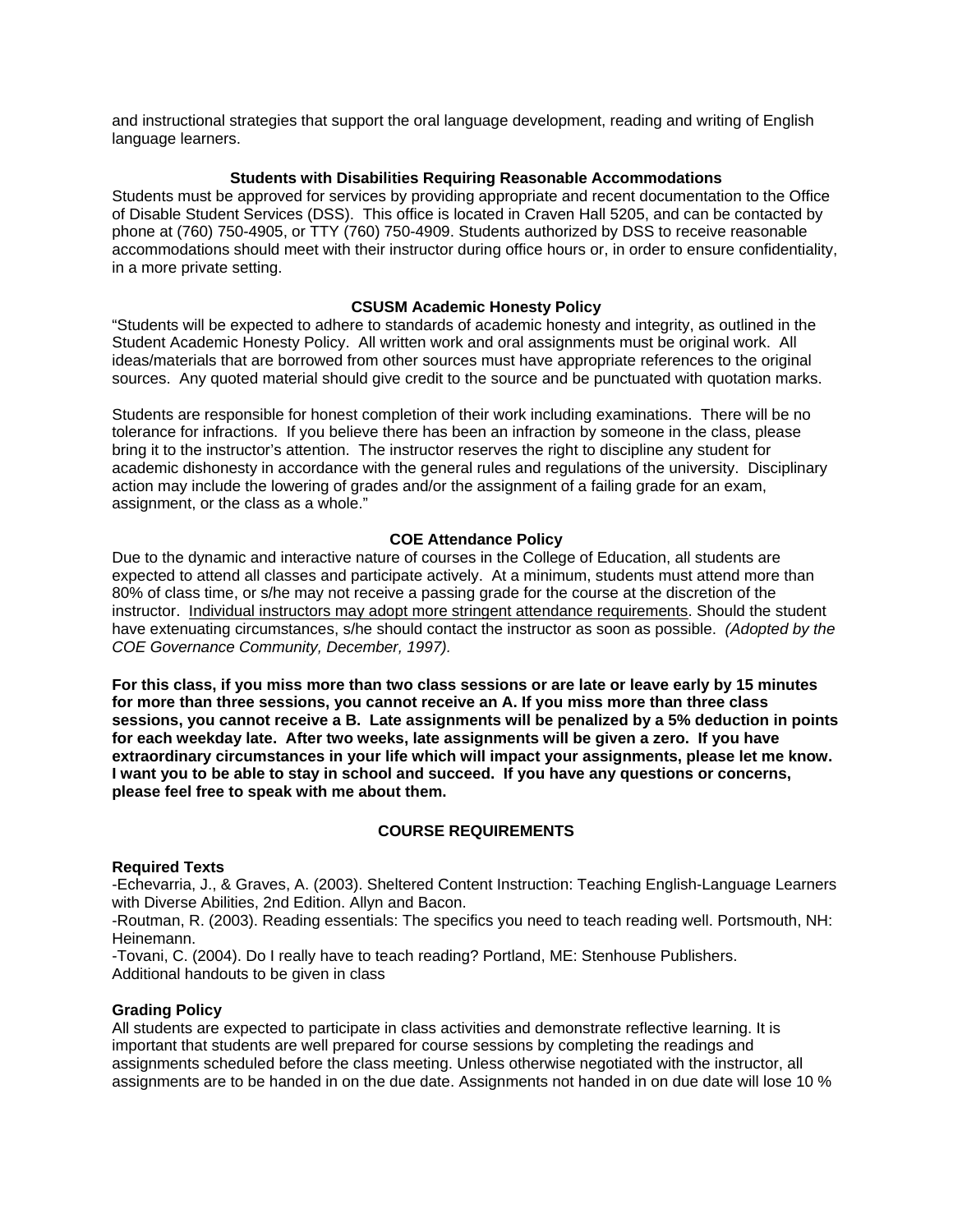of earned credit per day. Assignments should be typed and double-spaced. The following grading scale will be used:

| A (94-100) | B+ (87-89) | $C+ (77-79)$ | $D+ (67-69)$ |
|------------|------------|--------------|--------------|
| A- (90-92) | B (83-86)  | $C(73-76)$   | $D (63-67)$  |
|            | B- (80-82) | C- (70-72)   | $D-$ (60-62) |

# **ASSIGNMENTS**

# **Thoughtful participation and professionalism (10 points)**

As teachers we need to articulate our beliefs, advocate for students, and defend our decisions to parents, administrators, and the public. Practice in our classroom. I expect you to participate in both large group and small group discussions, attend class on time, and otherwise act as you would in a professional learning situation.

# **"AHA" assignment (20 points, due before the end of class)**

The most useful part of any graduate course is when you can immediately apply what you have learned to your own classroom with your own students. The purpose of this assignment is to help you be more aware of those "lightbulb" moments when connections are made between what you are learning and what you are doing in your practice. You will write a reflection on one of those moments. Write a paper where you identify what course concept or educational theory you connected with and describe how it validates what you already do in your classroom or what you will change as a result of your new understanding. Include citations to show which references influenced your thinking. It is due by the second to last day of class but can be turned in at any point in the semester.

# **Materials analysis (20 points, due March 22)**

You will prepare a paper that includes:

- A brief introduction to your classroom and curriculum. Identify the types of text genres that you currently use in your classroom (e.g., picture books, traditional literature, textbooks, informational books, fiction, biographies, poetry, commercial reading programs, computer programs, classroom writings – science reports, charts, posters, etc). Be sure to explain how you use texts across the content areas.
- A discussion on how the features and structure of these texts support ELL reading and writing fluency, reading comprehension, content learning, and learning about text structure. How do you use the various genres to support the literacy development of all students? How do you use the specific needs of your students to make decisions about texts?
- Identify any texts or genres you are not currently using in your classroom that you believe would enhance and support ELL literacy development. Reflect on how they might change literacy learning opportunities for your students and brainstorm ideas on how you can start to include them in your curriculum. Be sure to identify the reasons behind your thinking and opinions.

## **Literacy Strategy Intervention Study (30 points, due April 12)**

You will prepare a paper about a literacy strategy intervention you tried with a small group needing help with literacy learning in English as their second language. The project will include the following:

Formative assessment: